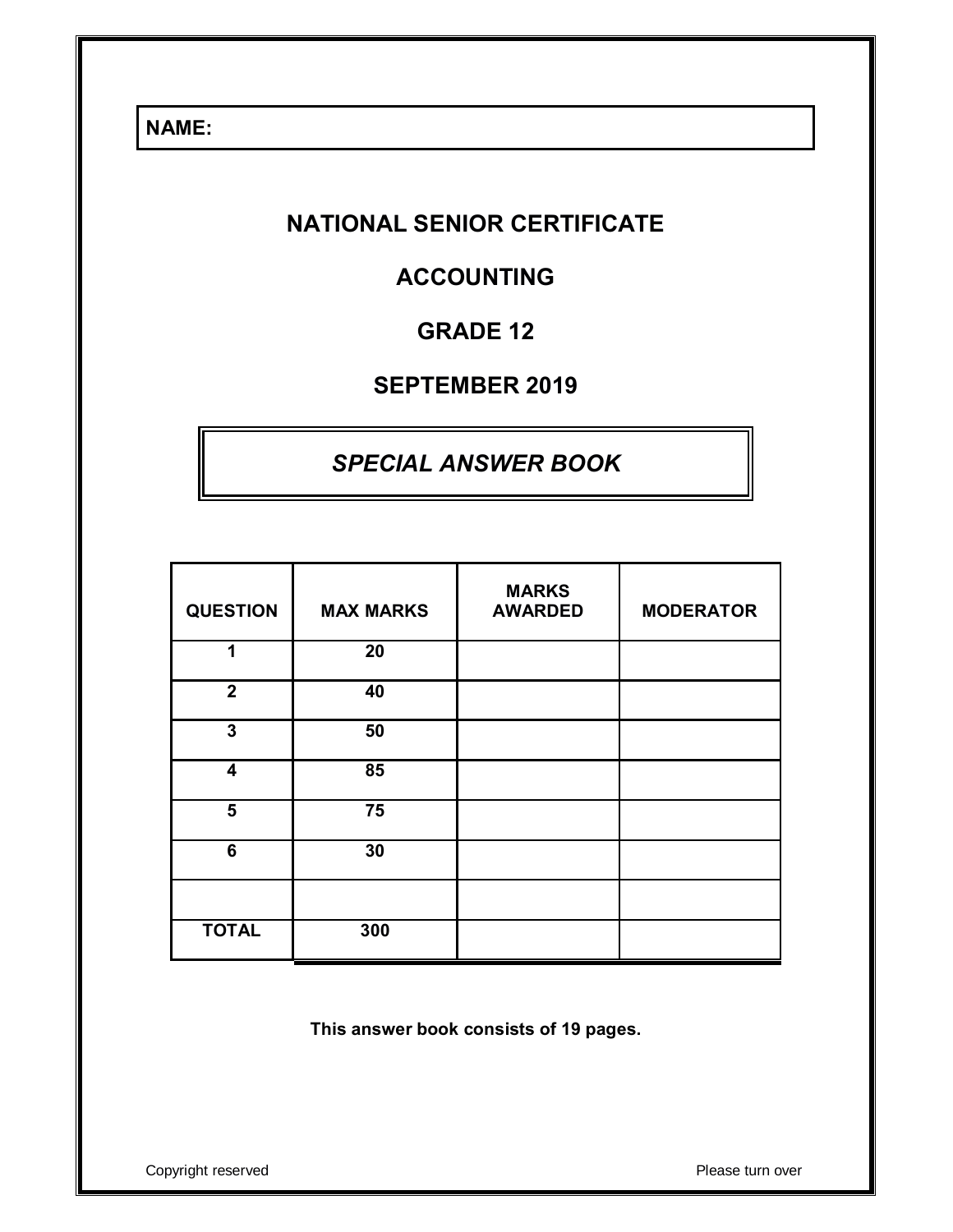#### **1.1 CONCEPTS**

| 1.1.1 |   |
|-------|---|
| 1.1.2 |   |
| 1.1.3 |   |
| 1.1.4 |   |
| 1.1.5 | 5 |

#### **1.2.1 Calculate the amount owning to SARS in respect of VAT at the end of February 2019 after taking the transactions into account.**

|              | or repruary zono anor taking the transactions into account. |                             |
|--------------|-------------------------------------------------------------|-----------------------------|
| No.          | <b>Calculation</b>                                          | <b>Amount owing to SARS</b> |
| $\mathsf{A}$ |                                                             |                             |
| B            |                                                             |                             |
| C            |                                                             |                             |
| D            |                                                             |                             |
| Е            |                                                             |                             |
| F            |                                                             |                             |
| G            |                                                             |                             |
| Η            |                                                             |                             |
|              |                                                             |                             |

**1.2.2 Pro Party Shop is experiencing cash flow problems and there is no money available to pay SARS. The bank account shows an overdraft of R52 110 on 31 January 2019. The directors have asked the accountant to reduce the sales amount so that the business will then receive a refund from SARS. Must the accountant go along with this suggestion?** 

**Give ONE reason for your decision.** 

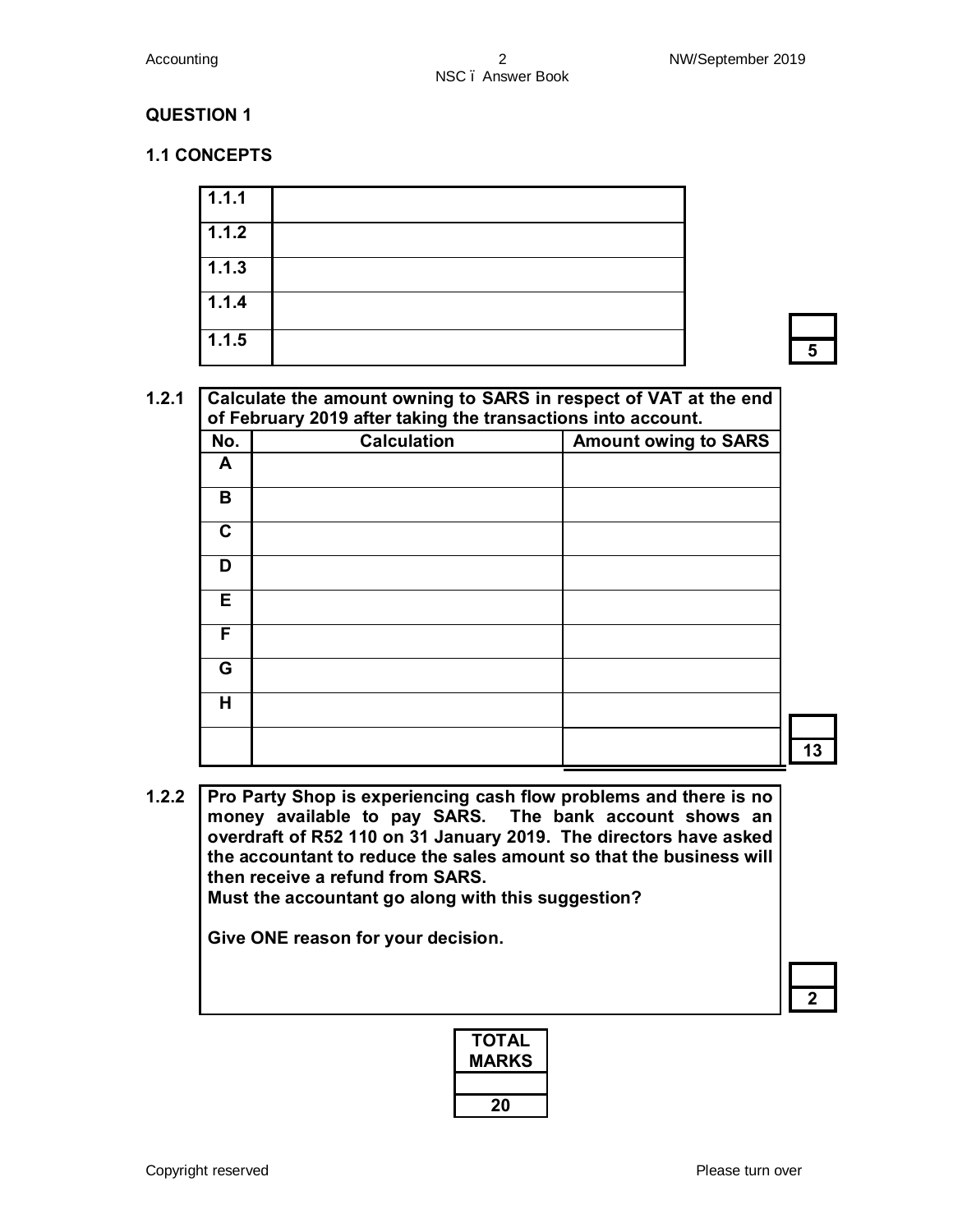**2**

#### **QUESTION 2**

- **2.1 BANK RECONCILIATION AND INTERNAL CONTROL**
	- **2.1.1 According to the January Bank Statement, does Rose Boutique have a favourable or unfavourable bank balance? Give a reason for your answer.**

| 2.1.2 | Calculate the Bank balance according to the books of Rose<br>Boutique on 31 January 2019. |  |
|-------|-------------------------------------------------------------------------------------------|--|
|       |                                                                                           |  |
|       |                                                                                           |  |
|       |                                                                                           |  |
|       | State whether this balance is favourable or unfavourable.                                 |  |
|       |                                                                                           |  |
|       |                                                                                           |  |

**2.1.3 The Reconciliation Statement for January 2019 shows an error that was made by the bank. Give ONE example of the type of error the bank could have made in this instance. 2**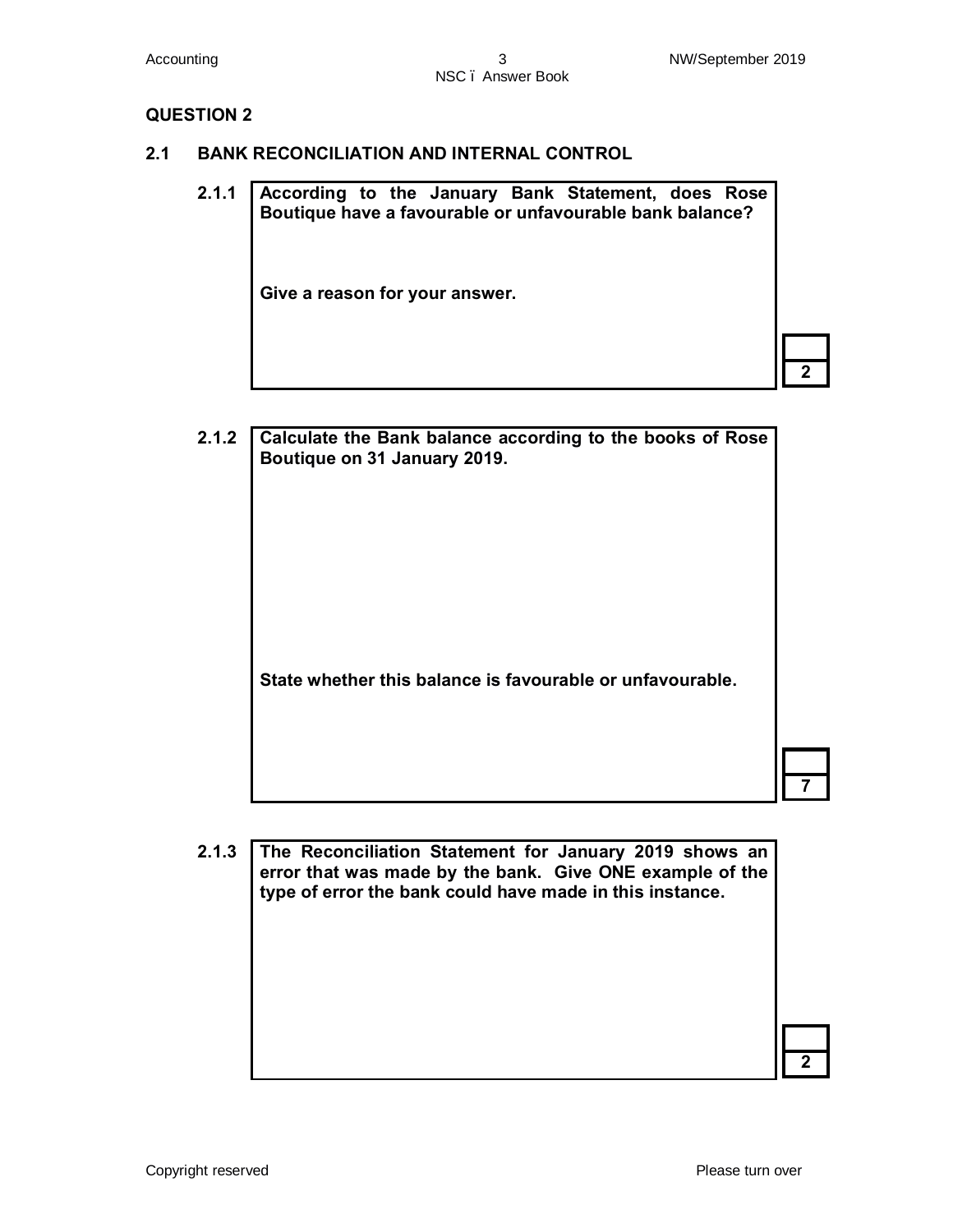| 2.1.4 | There are large outstanding deposits on the Bank<br>Reconciliation Statement provided by the bookkeeper. On<br>investigation it appears that these funds were in fact<br>received by the cashier on 20 and 25 January 2019. |  |
|-------|-----------------------------------------------------------------------------------------------------------------------------------------------------------------------------------------------------------------------------|--|
|       | (a) What concern should you have regarding the deposits?                                                                                                                                                                    |  |
|       |                                                                                                                                                                                                                             |  |
|       |                                                                                                                                                                                                                             |  |
|       | Provide TWO solutions to ensure that this does<br>(b)<br>not happen in future.                                                                                                                                              |  |
|       |                                                                                                                                                                                                                             |  |
|       |                                                                                                                                                                                                                             |  |
|       |                                                                                                                                                                                                                             |  |
|       |                                                                                                                                                                                                                             |  |
|       |                                                                                                                                                                                                                             |  |

**2.1.5 Rose Boutique issued a post-dated cheque no. 510 (dated 15 April 2019). Explain how this cheque will be handled in the financial statements on the financial year end, 28 February 2019. 2**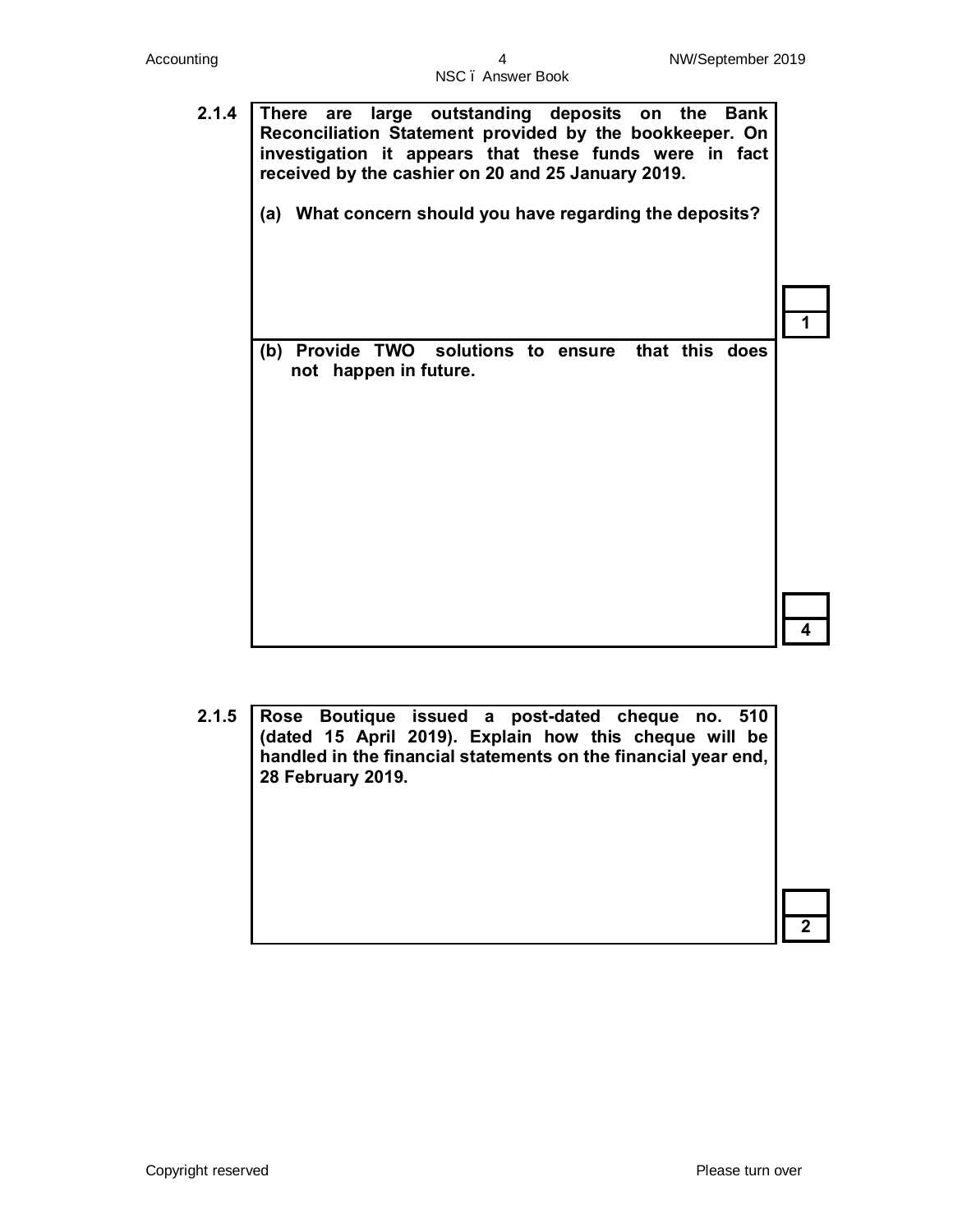#### **2.2 CREDITORS' RECONCILIATION AND INTERNAL CONTROL**

### **2.2.1 CREDITORS' RECONCILIATION STATEMENT ON 30 JUNE 2019**

| R |
|---|
|   |
|   |
|   |
|   |
|   |
|   |
|   |
|   |
|   |

**Calculate the correct balance of Bailey Ltd. in the Creditors' Ledger.**

**13**

**5**

#### **2.2.2 Refer to Information D.**

**Calculate the average creditors' payment period in days.**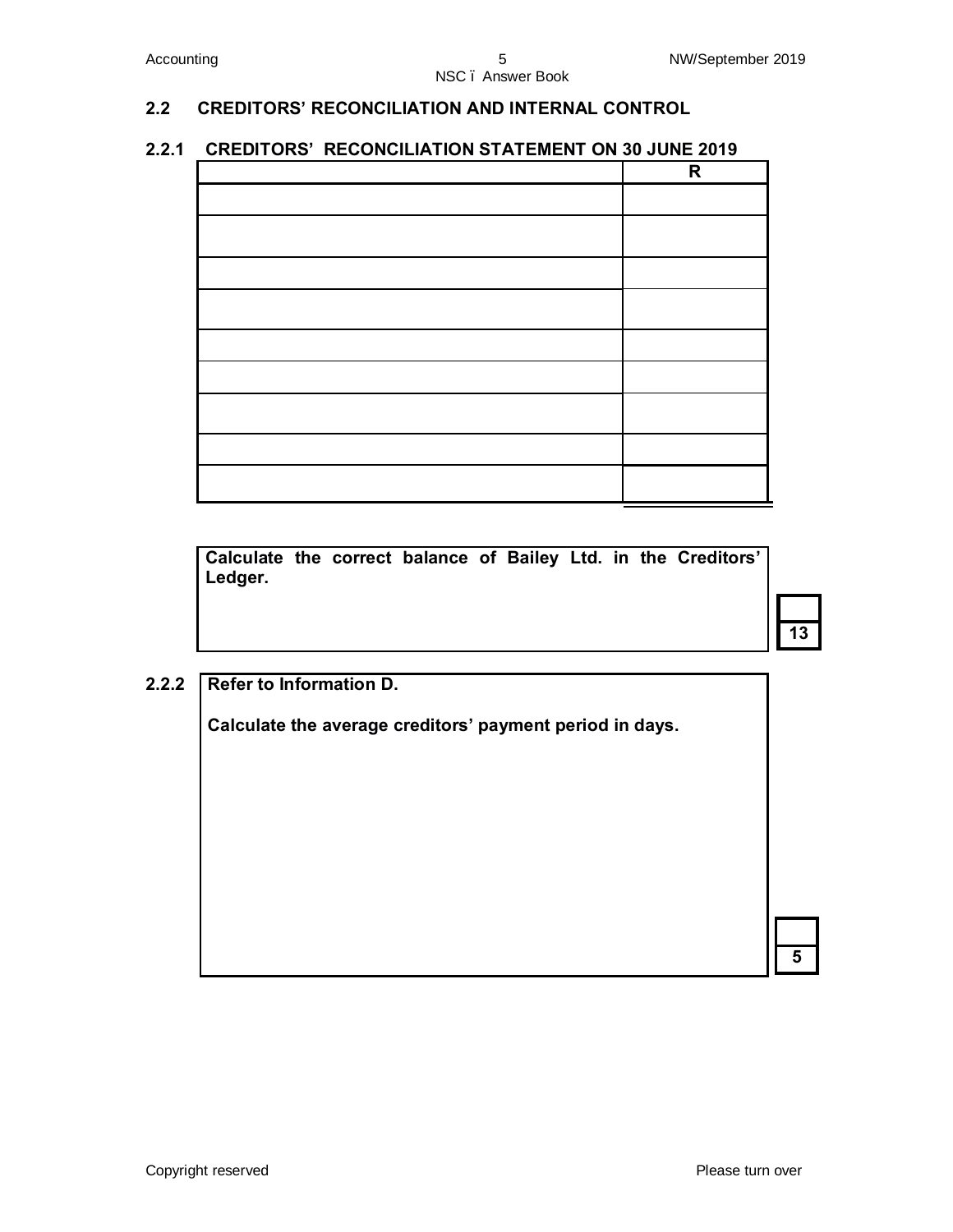**4**

#### **2.2.3 Provide TWO internal control measures which can be implemented by a business for good internal control over creditors.**

| ΤΟΤΑL<br><b>MARKS</b> |
|-----------------------|
|                       |
| 40                    |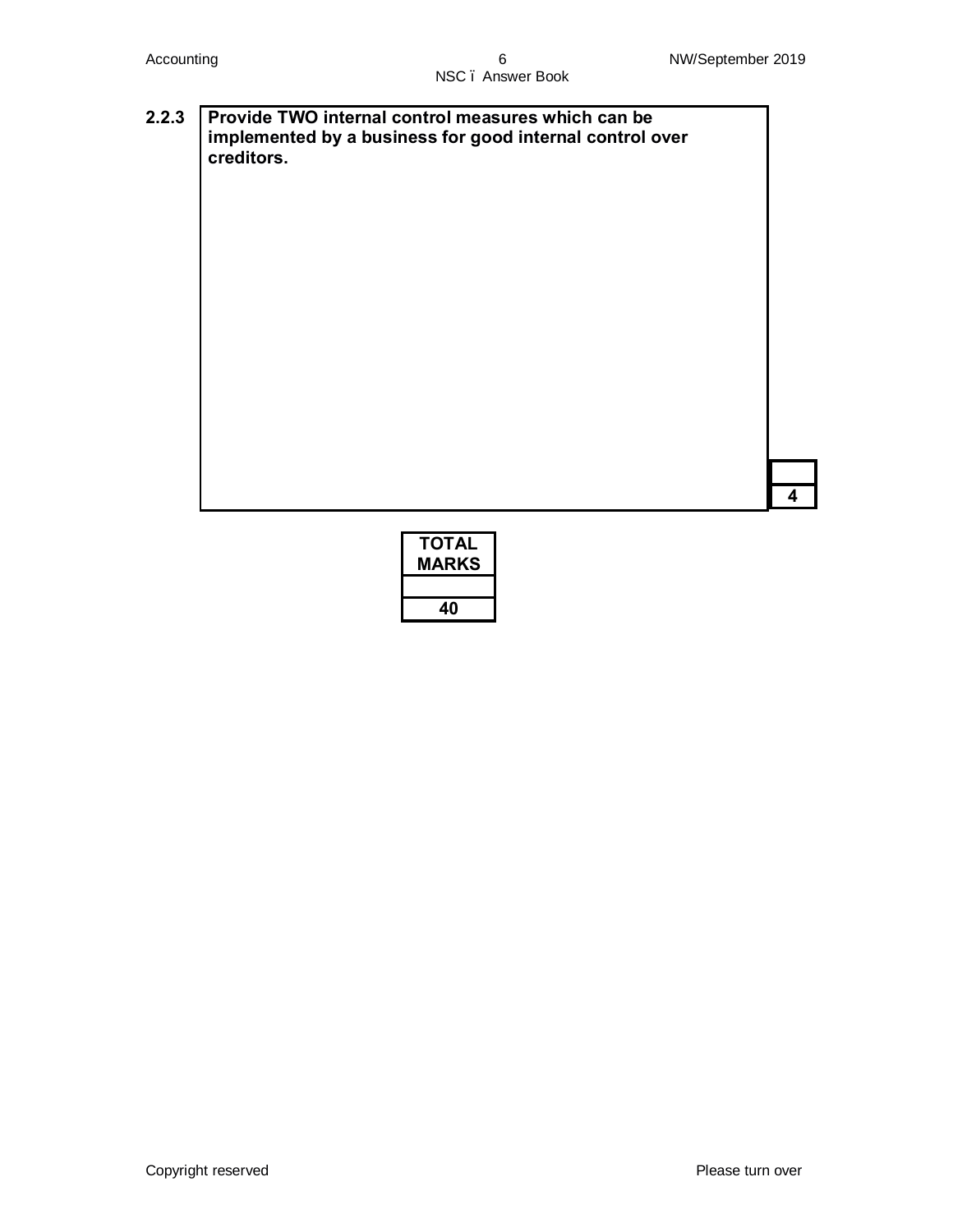**3.1**

| 3.1.1              |   |
|--------------------|---|
| 3.1.2              |   |
| 3.1.3              |   |
| $\overline{3.1.4}$ |   |
| 3.1.5              | 5 |
|                    |   |

#### **3.2 N'SYNC MANUFACTURERS**

| 3.2.1 | Calculate the value of the raw material on hand<br>28 February 2019, using the weighted-average method. | on            |  |
|-------|---------------------------------------------------------------------------------------------------------|---------------|--|
|       | <b>Calculation</b>                                                                                      | <b>Answer</b> |  |
|       |                                                                                                         |               |  |
|       |                                                                                                         |               |  |
|       |                                                                                                         |               |  |
|       |                                                                                                         |               |  |
|       |                                                                                                         |               |  |

| <b>Calculation</b> | <b>Answer</b> |
|--------------------|---------------|
|                    |               |
|                    |               |
|                    |               |
|                    |               |
|                    |               |
|                    |               |
|                    |               |
|                    |               |
|                    |               |
|                    |               |
|                    |               |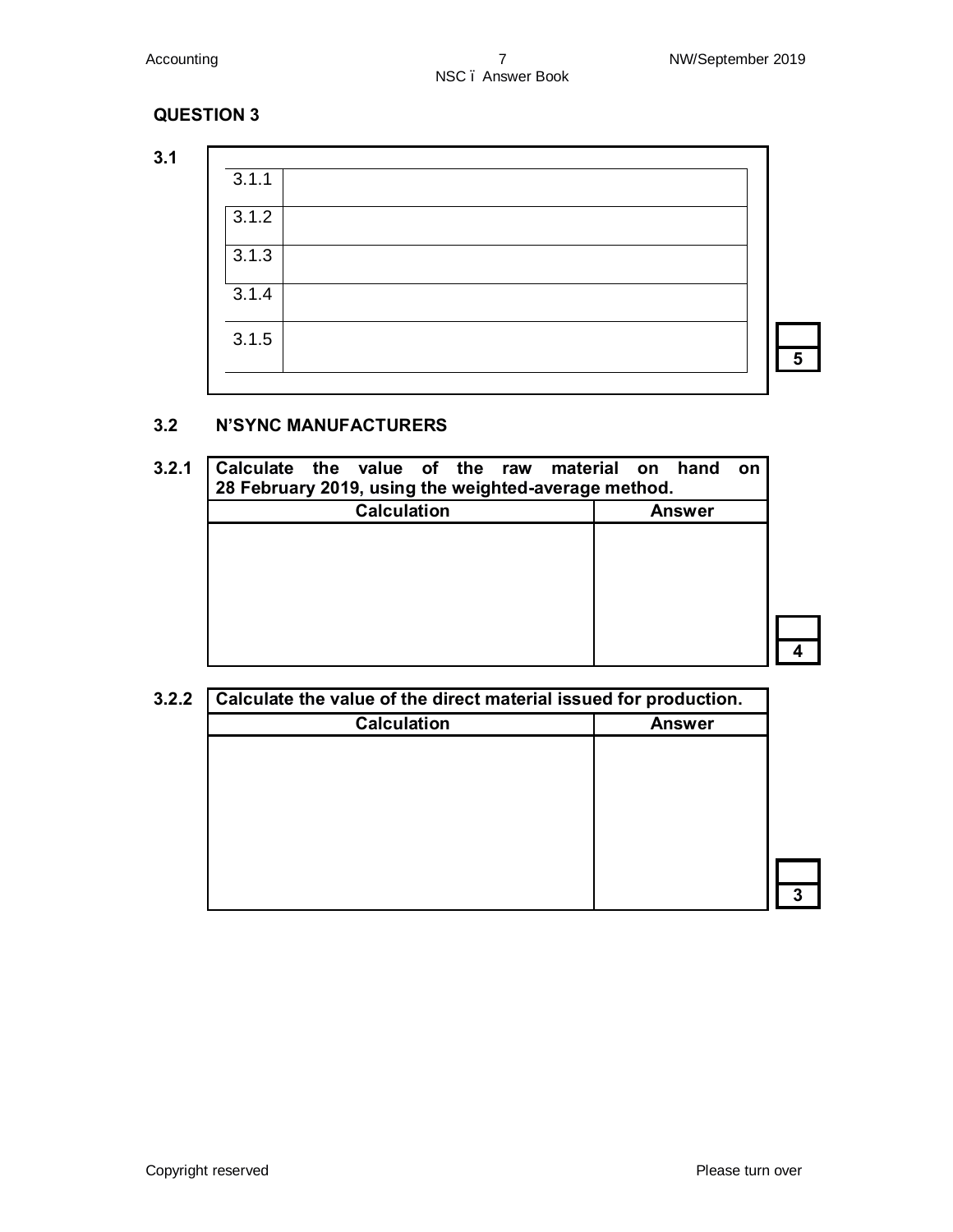#### **3.2.3 Prepare the note for Factory overhead cost.**

|                              | R       |    |
|------------------------------|---------|----|
| <b>Factory overhead cost</b> | 616 280 |    |
| <b>Indirect material</b>     |         |    |
| <b>Insurance</b>             |         |    |
|                              |         |    |
|                              |         | 12 |

#### **3.2.4 PRODUCTION COST STATEMENT ON 28 FEBRUARY 2019**

|                                    | R      |  |
|------------------------------------|--------|--|
| <b>Direct material cost</b>        |        |  |
| <b>Direct labour cost</b>          |        |  |
| <b>Prime cost</b>                  |        |  |
| <b>Factory overhead cost</b>       |        |  |
| <b>Manufacturing cost</b>          |        |  |
| <b>Work-in-progress: Beginning</b> | 65 050 |  |
|                                    |        |  |
| <b>Work-in-progress: End</b>       |        |  |
| <b>Total cost of production</b>    |        |  |

#### **3.3 CRAFTY WOOD**

| <b>Calculation</b> | <b>Answer</b> |
|--------------------|---------------|
|                    |               |
|                    |               |
|                    |               |
|                    |               |
|                    |               |
|                    |               |
|                    |               |
|                    |               |
|                    |               |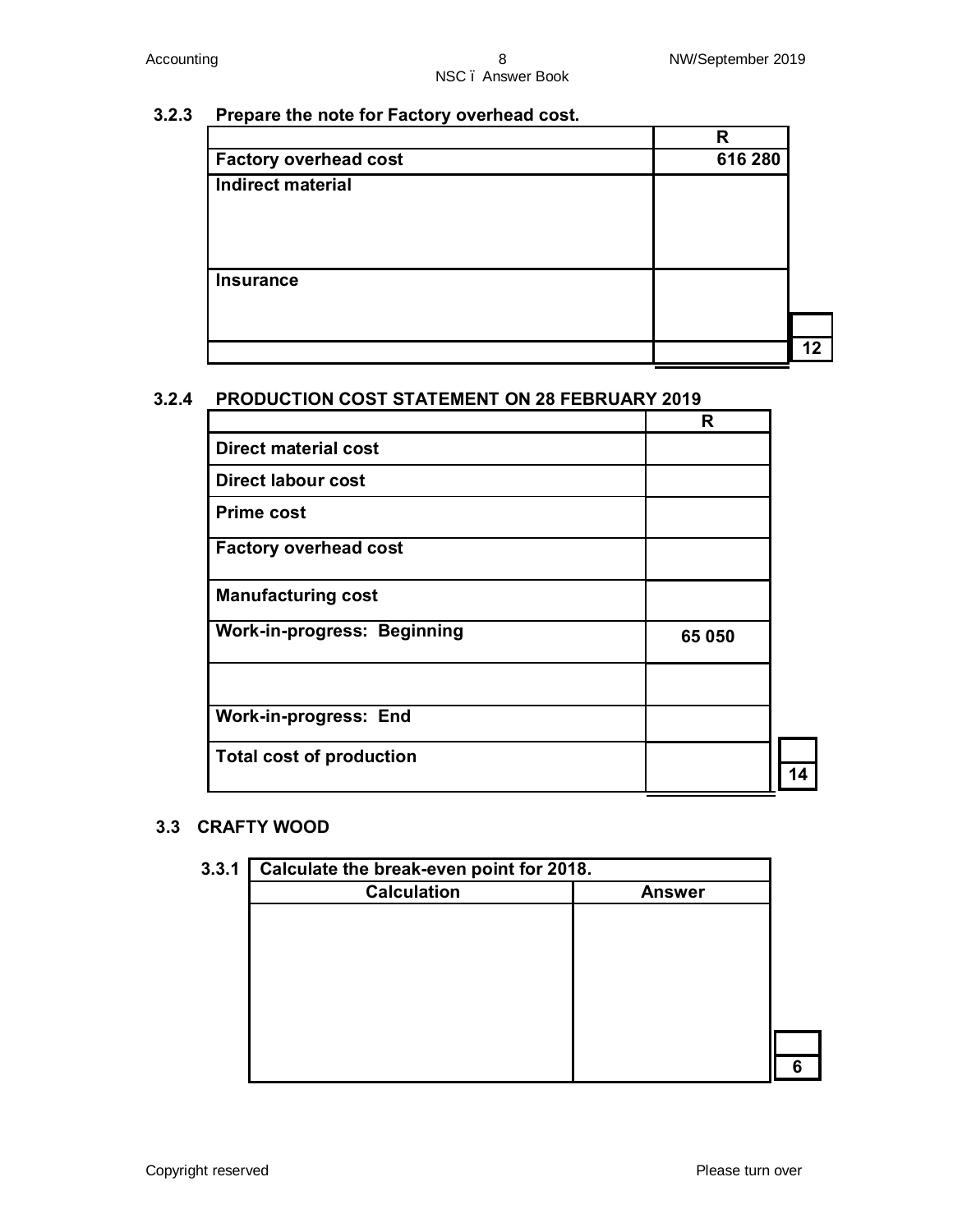| 3.3.2 Calculate the units produced and sold for 2018. |               |  |  |  |  |
|-------------------------------------------------------|---------------|--|--|--|--|
| <b>Calculation</b>                                    | <b>Answer</b> |  |  |  |  |
|                                                       |               |  |  |  |  |
|                                                       |               |  |  |  |  |
|                                                       |               |  |  |  |  |
|                                                       |               |  |  |  |  |

**3.3.3 Explain whether you think the owner, Jenny, should or should not be concerned about the profitability and sustainability of her business. Provide TWO reasons and justify your answer by providing supporting figures.**

| TOTAL<br><b>MARKS</b> |
|-----------------------|
|                       |
| 50                    |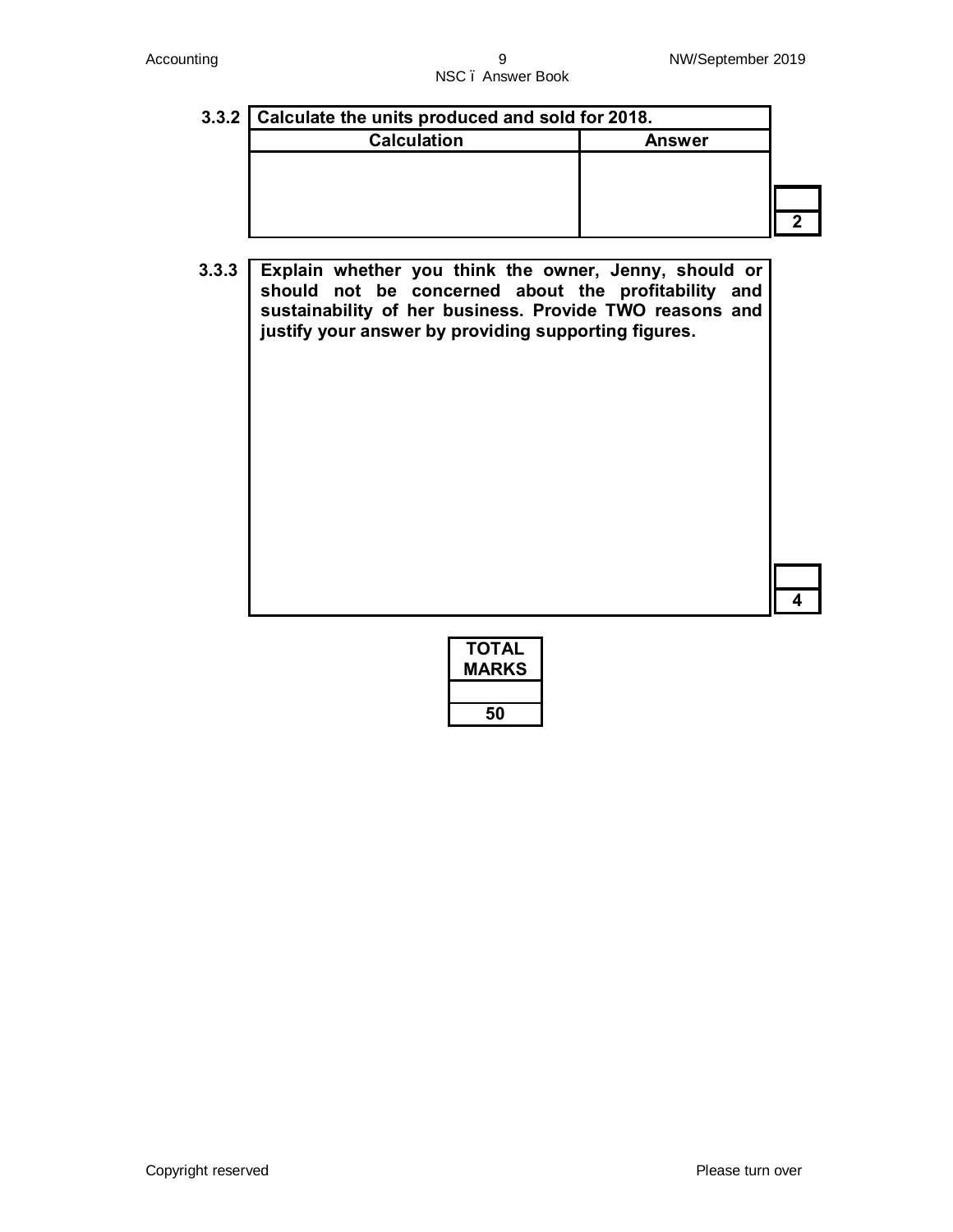|       |  | description in COLUMN A. | Choose a GAAP principle in COLUMN B that matches the |  |  |
|-------|--|--------------------------|------------------------------------------------------|--|--|
| 4.1.1 |  |                          |                                                      |  |  |
| 4.1.2 |  |                          |                                                      |  |  |
| 4.1.3 |  |                          |                                                      |  |  |
| 4.1.4 |  |                          |                                                      |  |  |
| 4.1.5 |  |                          |                                                      |  |  |
|       |  |                          |                                                      |  |  |

### **4.2.1 (a) ORDINARY SHARE CAPITAL**

| <b>Authorised shares:</b>    | 1 000 000 ordinary shares       |  |
|------------------------------|---------------------------------|--|
| <b>Issued share capital:</b> |                                 |  |
|                              | Ordinary shares on 1 July 2018  |  |
|                              |                                 |  |
|                              |                                 |  |
|                              | Ordinary shares on 30 June 2019 |  |

#### **(b) RETAINED INCOME**

| $\mathbf{v}$                    |  |
|---------------------------------|--|
| Balance on 1 July 2018          |  |
| Net profit after income tax     |  |
|                                 |  |
|                                 |  |
|                                 |  |
| <b>Ordinary share dividends</b> |  |
|                                 |  |
|                                 |  |
|                                 |  |
|                                 |  |
|                                 |  |
| Balance on 30 June 2019         |  |
|                                 |  |
|                                 |  |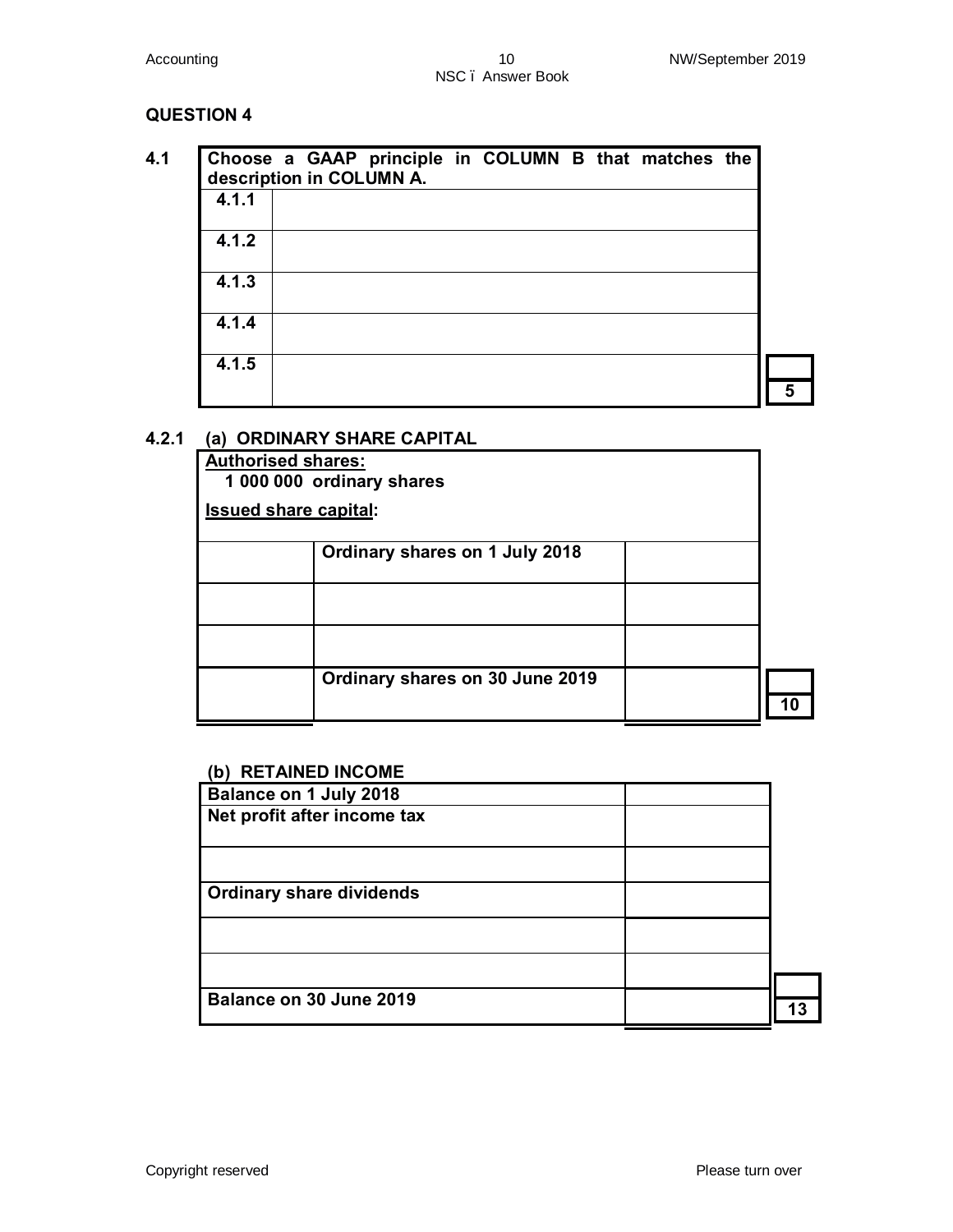**4.2.2 SAHARA LTD BALANCE STATEMENT ON 30 JUNE 2019 ASSETS NON-CURRENT ASSETS Fixed Assets CURRENT ASSETS Inventory Trade and other receivables Cash and cash equivalents TOTAL ASSETS EQUITY AND LIABILITIES SHAREHOLDERS EQUITY NON-CURRENT LIABILITIES Loan: Quality Bank CURRENT LIABILITIES Trade and other payables Shareholders for dividends TOTAL EQUITY AND LIABILITIES 46**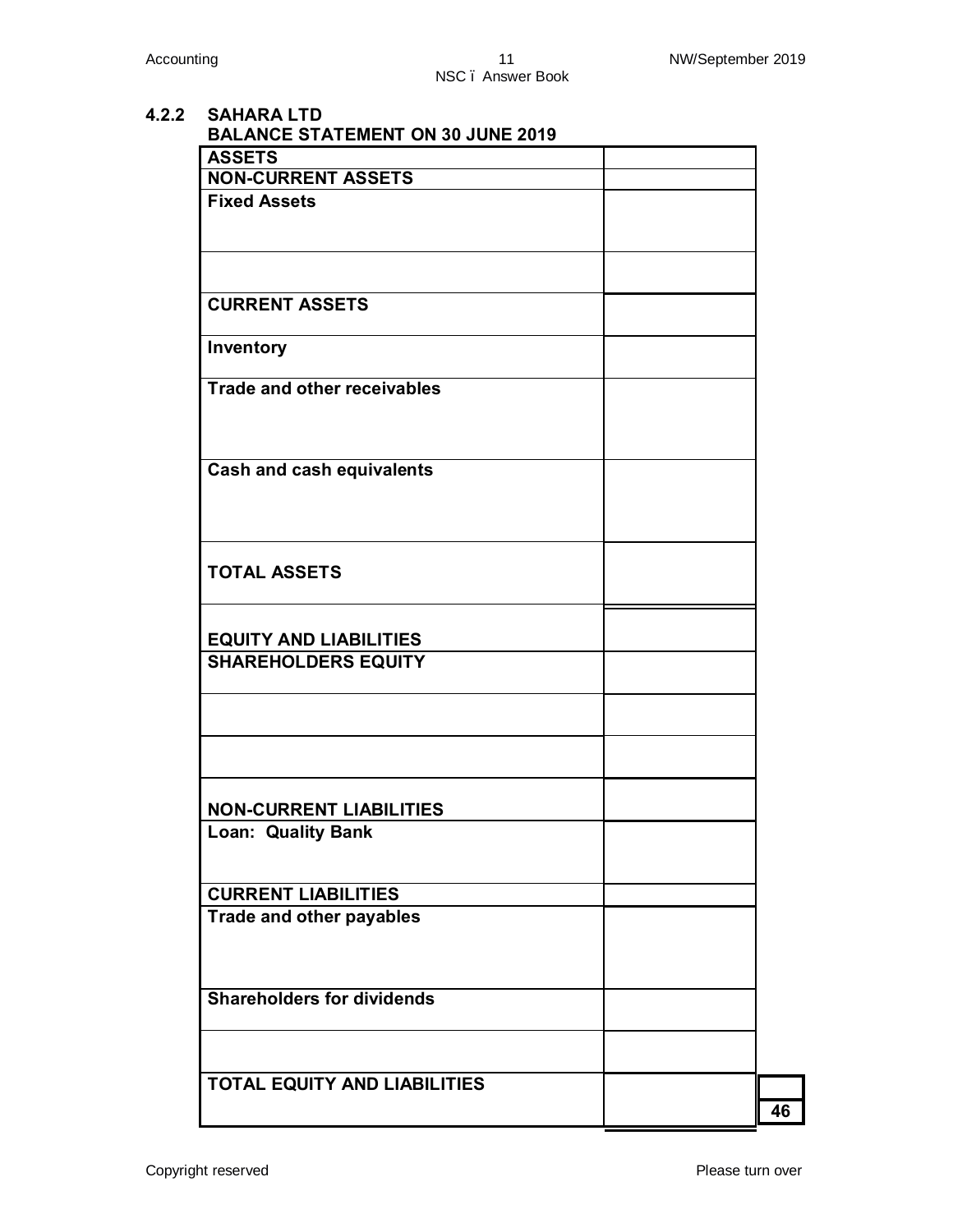#### **4.3 AUDIT REPORT**

**4.3.1 Provide ONE reason why public companies must be externally audited.**

# **4.3.2 What type of report did Giovanni Ltd receive from the independent auditors? Explain your answer.**

**Type:** 

**Explanation:** 

**6**

**2**

#### **4.3.3 Refer to information B.**

**One of the directors says that "the company must not waste money on things like this." Provide THREE reasons against his opinion.**

| ΤΟΤΑL<br><b>MARKS</b> |
|-----------------------|
|                       |
| 85                    |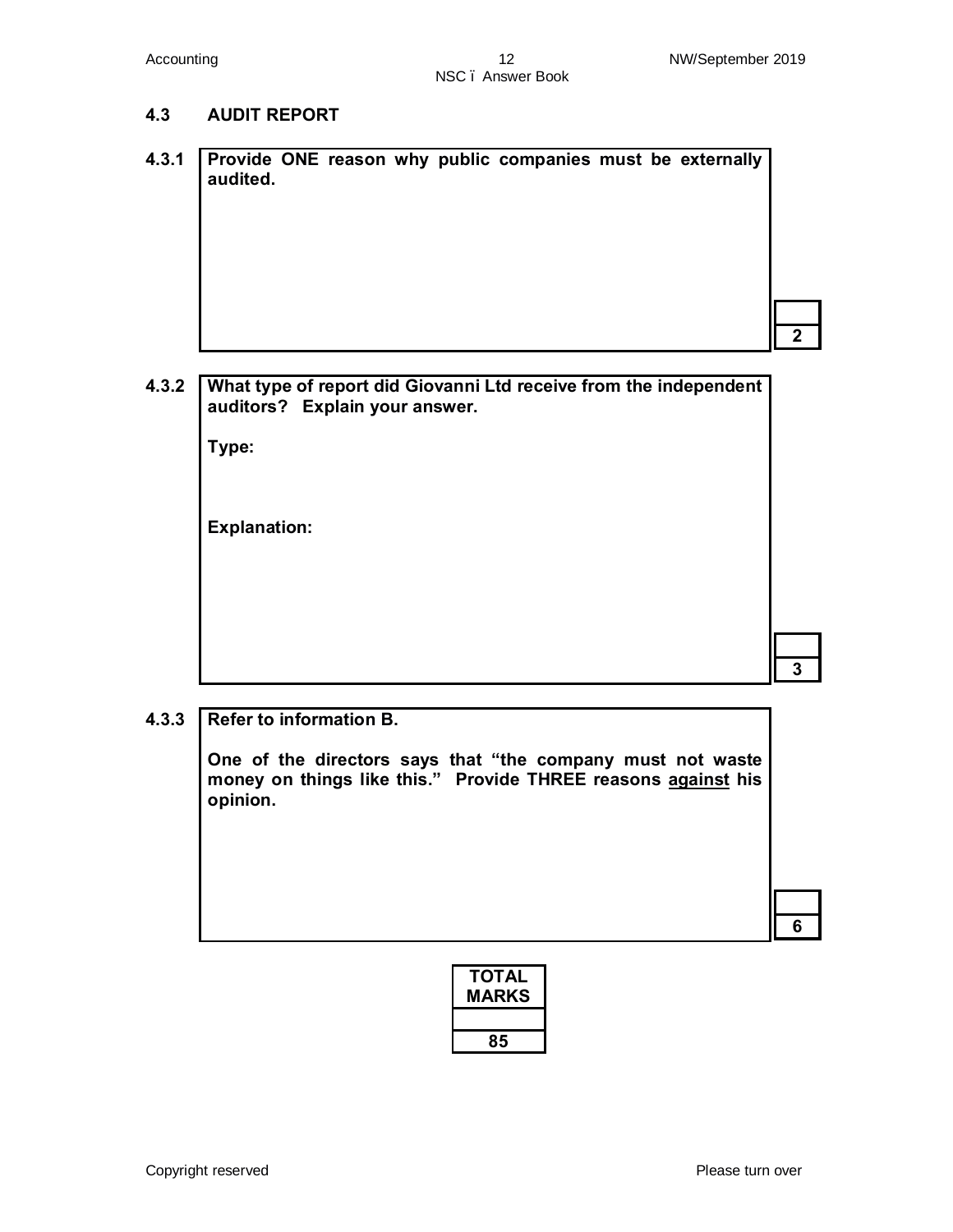**5.1 FIXED ASSETS**

#### **5.1.1 Calculate the cost price of the delivery vehicle that was traded in on 31 August 2018.**

| <b>Calculation</b> | <b>Answer</b> |  |
|--------------------|---------------|--|
|                    |               |  |
|                    |               |  |
|                    |               |  |
|                    |               |  |
|                    |               |  |

| No.   | <b>Calculations</b> | <b>Answer</b> |
|-------|---------------------|---------------|
| (i)   |                     |               |
| (ii)  |                     |               |
| (iii) |                     |               |
| (iv)  |                     |               |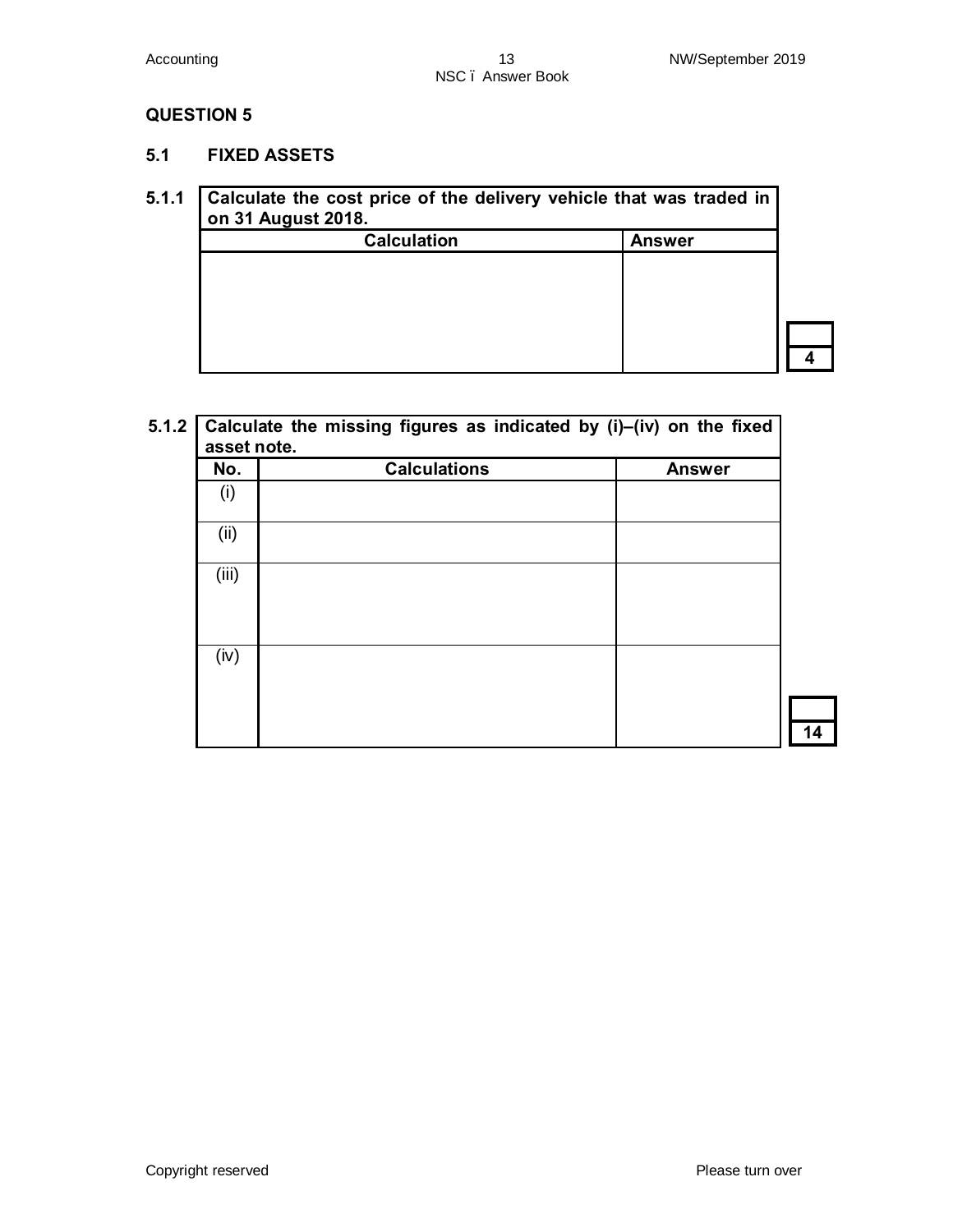## **5.2 CASH FLOW STATEMENT**

|                                            | $\mathsf{R}$ |
|--------------------------------------------|--------------|
|                                            |              |
|                                            |              |
|                                            |              |
| <b>Adjustment in respect of:</b>           |              |
|                                            |              |
|                                            |              |
|                                            |              |
|                                            |              |
|                                            |              |
|                                            |              |
|                                            |              |
| Operating profit before changes in working |              |
| capital:                                   |              |
|                                            |              |
| <b>Changes in working capital:</b>         |              |
|                                            |              |
|                                            |              |
|                                            |              |
|                                            |              |
|                                            |              |
|                                            |              |
|                                            |              |
|                                            |              |
|                                            |              |
|                                            |              |
|                                            |              |
| <b>Cash generated from operations</b>      |              |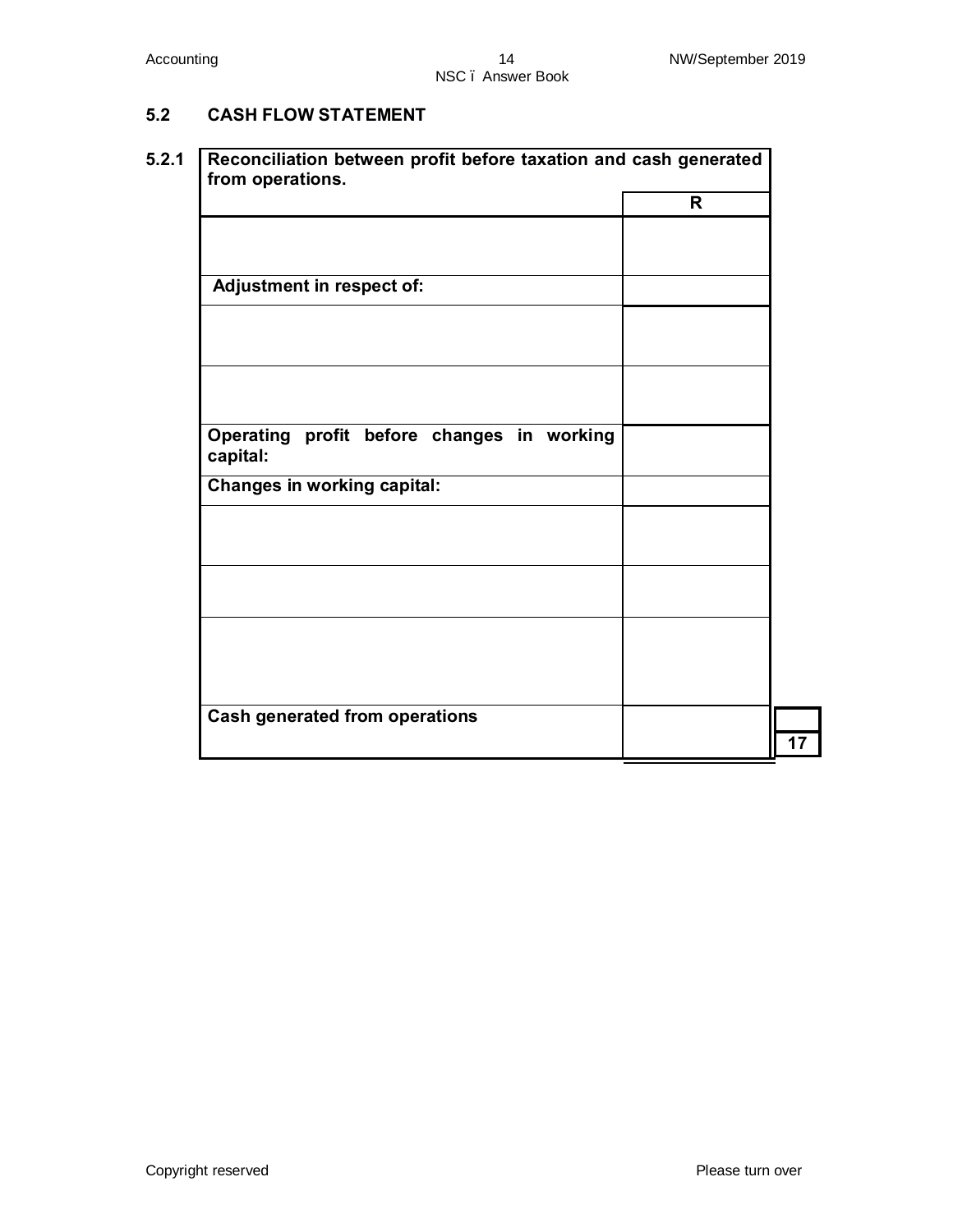| 5.2.2 | <b>Cash effects of operating activities</b> |    |
|-------|---------------------------------------------|----|
|       |                                             |    |
|       |                                             |    |
|       |                                             |    |
|       |                                             |    |
|       |                                             |    |
|       |                                             |    |
|       |                                             | 13 |

| 5.2.3 | Net change in cash and cash equivalents     |  |
|-------|---------------------------------------------|--|
|       | <b>Cash and cash equivalents: Beginning</b> |  |
|       | <b>Cash and cash equivalents: End</b>       |  |
|       |                                             |  |

#### **5.3 INTERPRETATION AND ANALYSIS**

#### **5.3.1 Comment on the following financial indicators:**

|     | % gross profit on<br>the cost of sales | Comment with figures   Reason for change |   |
|-----|----------------------------------------|------------------------------------------|---|
|     |                                        |                                          | 3 |
| (b) | % operating<br>expenses on             |                                          |   |
|     | sales                                  |                                          | 7 |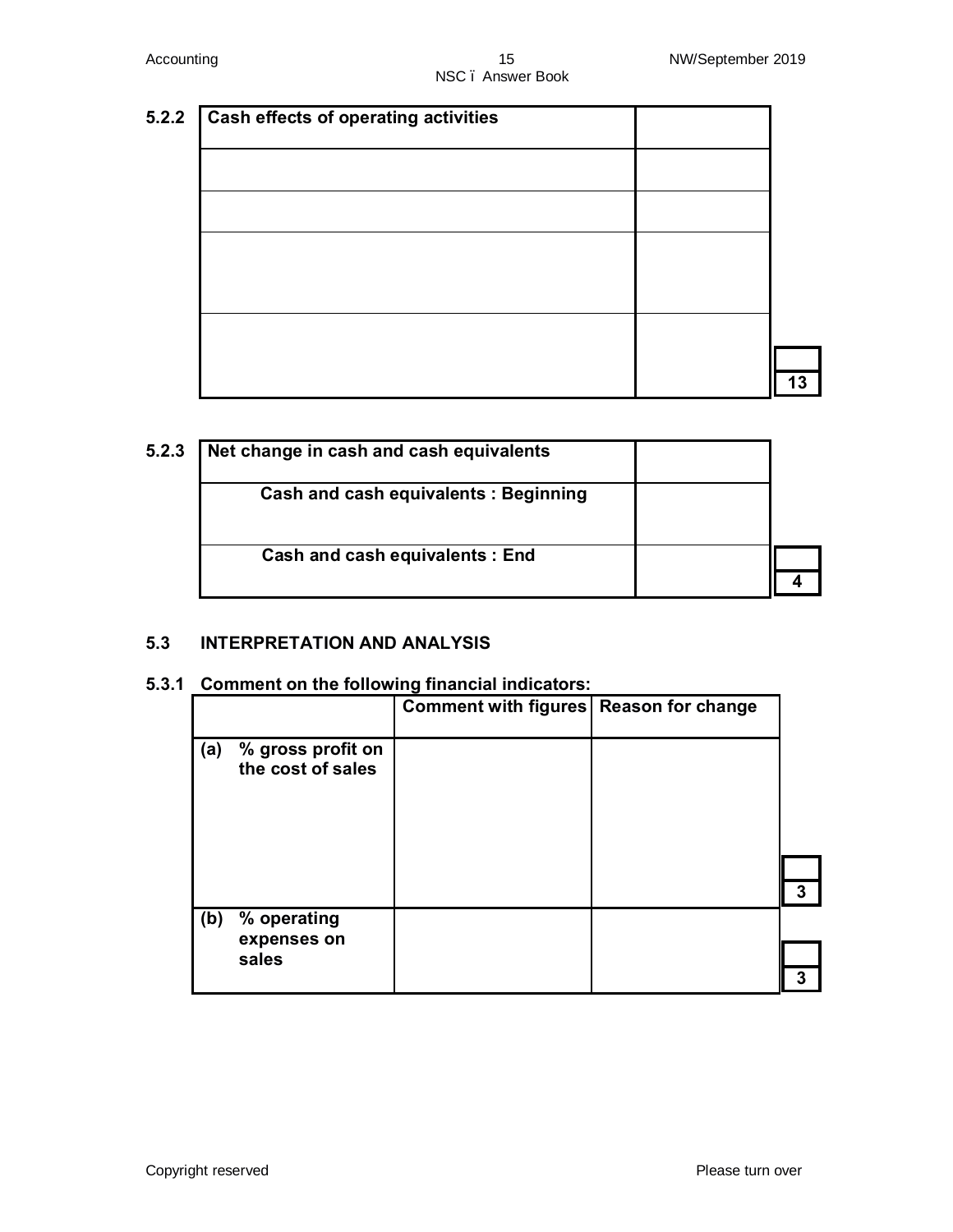**5.3.2 From 2017 to 2018 the directors made a well-considered decision to change the policy on the distribution of profit in the form of dividends. Explain this change. Quote figures or calculations to support your answer.**

**4**

**4**

**5**

- **5.3.3 Shareholders are satisfied with the issue price of the new shares. Quote TWO financial indicators with figures to support this statement.**
- **5.3.4 One of the directors feel that the loan should be paid as soon as possible. Do you agree? Quote TWO financial indicators with figures to support your opinion.**

**Opinion:**

**Financial indicators with figures:**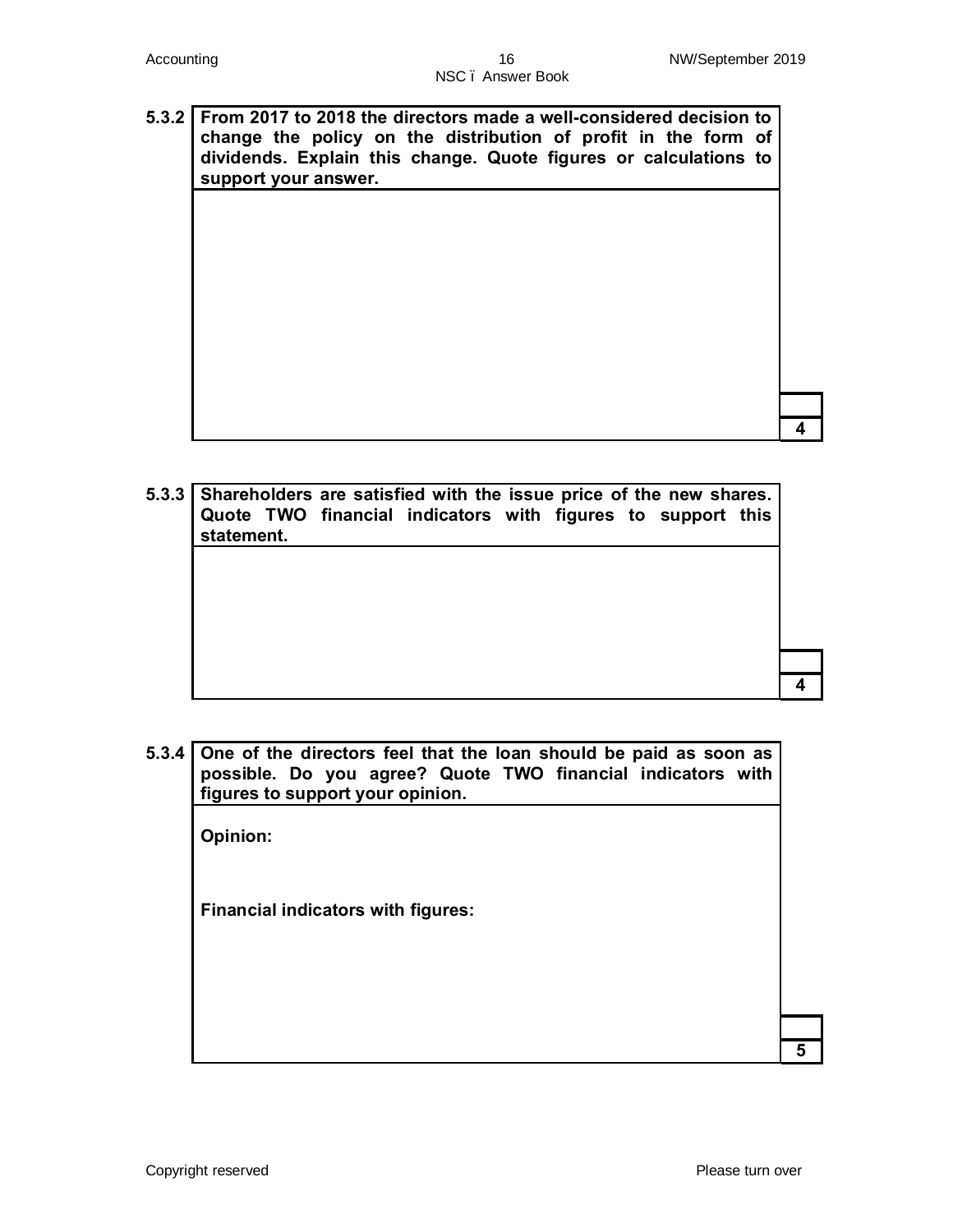# **5.3.5 The shareholders should be satisfied with the return on their investment and the companies' earnings. Explain TWO financial indicators with figures to support this opinion.**

| ΤΟΤΑL<br><b>MARKS</b> |
|-----------------------|
|                       |
| 75                    |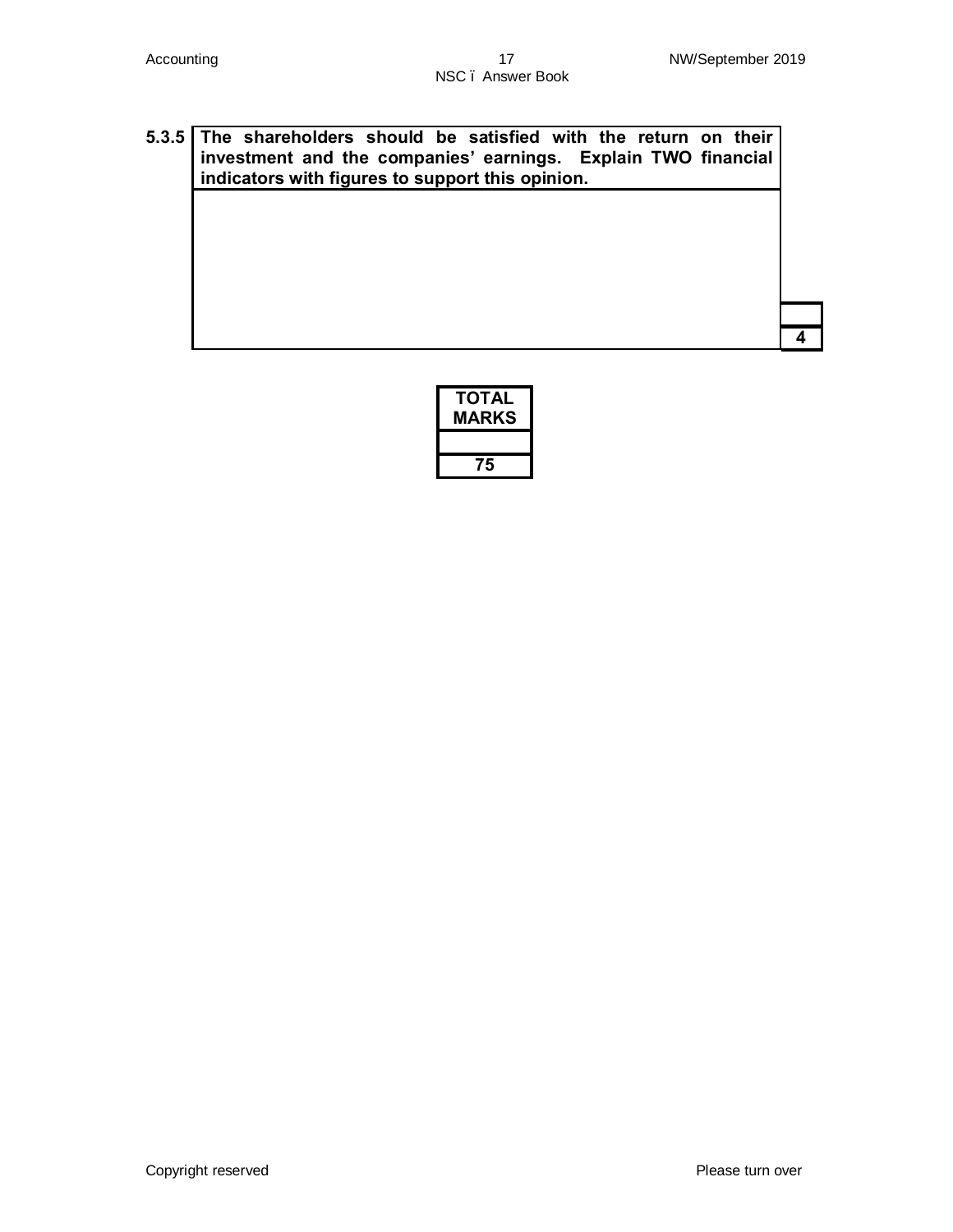|               | <b>DEBTORS' COLLECTION SCHEDULE FOR AUGUST 2019</b><br><b>CREDIT SALES</b> | <b>AUGUST</b> |
|---------------|----------------------------------------------------------------------------|---------------|
| May           | 42 000                                                                     |               |
| June          | 49 200                                                                     |               |
| July          | 43 200                                                                     |               |
| <b>August</b> | 33 600                                                                     |               |

| No.   | <b>Calculations</b> | <b>Answer</b> |
|-------|---------------------|---------------|
| (i)   |                     |               |
| (ii)  |                     |               |
| (iii) |                     |               |

#### **6.3 Refer to Information A and E.**

**The workers are dissatisfied with the increases they will be receiving in August 2019. They have also indicated that they will embark on strike action in October 2019 if the owner does not address their concerns.**

**Give ONE reason (with figures) that the owner could use to justify the increase he granted to the workers in August 2019.**

**4**